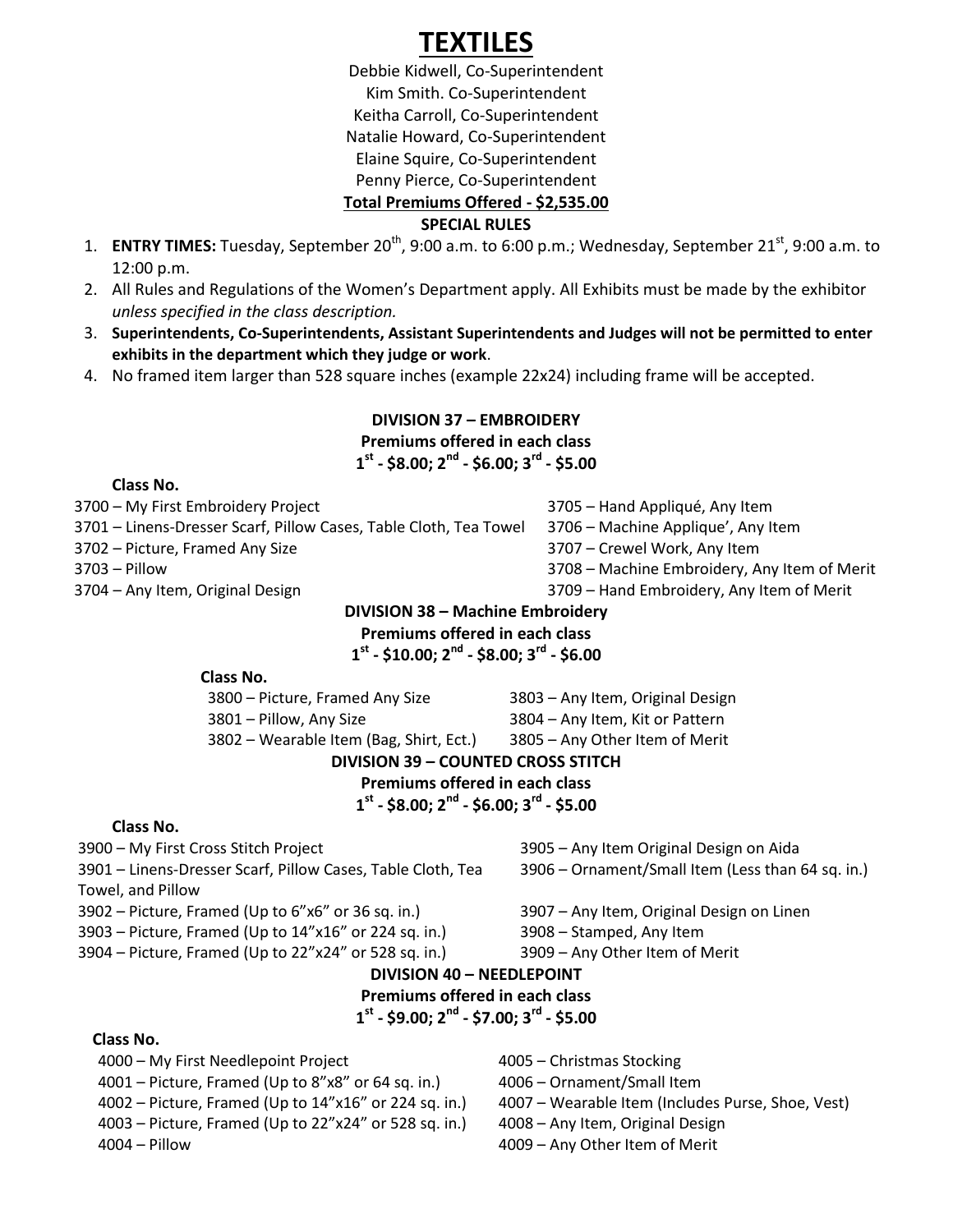## **DIVISION 41 – HOOKED RUGS & LATCH HOOK**

**Premiums offered in each class**

**1 st - \$8.00; 2nd - \$6.00; 3rd - \$5.00**

#### **Class No.**

|               | 4100 - Hooked Rug, Any Size |  |
|---------------|-----------------------------|--|
| 4101 – Pillow |                             |  |

4102 – Latched Hook, Any Size 4103 – Any Other Item of Merit

#### **DIVISION 42 – CHILDREN'S CLOTHING**

**Premiums offered in each class**

**1 st - \$8.00; 2nd - \$6.00; 3rd - \$5.00**

#### **Class No.**

| 4200 - Infant Casual                   | 4205 - Playwear, Child         |
|----------------------------------------|--------------------------------|
| 4201 - Dress/Jumper, Child             | 4206 - Costume                 |
| 4202 - Infant or Child-Dressy/Heirloom | 4207 - Any Smocked Item        |
| 4203 - Pants, Shorts or Skirt, Child   | 4208 – Hat or Accessory        |
| 4204 - Shirt/Blouse, Child             | 4209 - Any Other Item of Merit |
|                                        |                                |

## **DIVISION 43 – Wool Premiums offered in each class 1 st - \$10.00; 2nd - \$8.00; 3rd - \$6.00**

#### **Class No.**

| 4300 - Small Wool Item (Pin Cushion, Rug, Candle Mat,  | 4303 – Large Wool Wall Hanging or Similar - 577 square     |
|--------------------------------------------------------|------------------------------------------------------------|
| Small Bag, Mug Rug, Ect.)                              | inches or greater (24x24)                                  |
| 4301 – Small Wool Wall Hanging or Similar - 576 square | 4304 - Large Wool & Other Media (Cotton, Linen, Ect.) Wall |
| inches or less (24x24)                                 | Hanging or Similar - 577 square inches or larger (24x24)   |
| 4302 – Small Wool & Other Media Wall Hanging or        | 4305 - Any Item of Merit                                   |
| Similar - 576 square inches or less (24x24)            |                                                            |

## **DIVISION 44 – ADULT CLOTHING Premiums offered in each class 1 st - \$8.00; 2nd - \$6.00; 3rd - \$5.00**

#### **Class No.**

| 4400 - Shirt/Blouse (Any Style)   | 4405 - Garment-Embellished   |
|-----------------------------------|------------------------------|
| 4401 – Slacks, Shorts or Skirt    | $4406 - Purse$               |
| 4402 – Dress-Casual; 1 or 2 piece | 4407 – Lingerie or Sleepwear |
| 4403 - Dress-Dressy               | 4408 – Sweat Suits           |
| 4404 – Jumper/Vest                | 4409 - Any Item of Merit     |

## **Premiums offered in each class 1 st - \$12.00; 2nd - \$10.00; 3rd - \$7.00**

#### **Class No.**

| 4414 – Up Cycle Garment   |
|---------------------------|
| 4415 – Up Cycle Accessory |
|                           |
|                           |